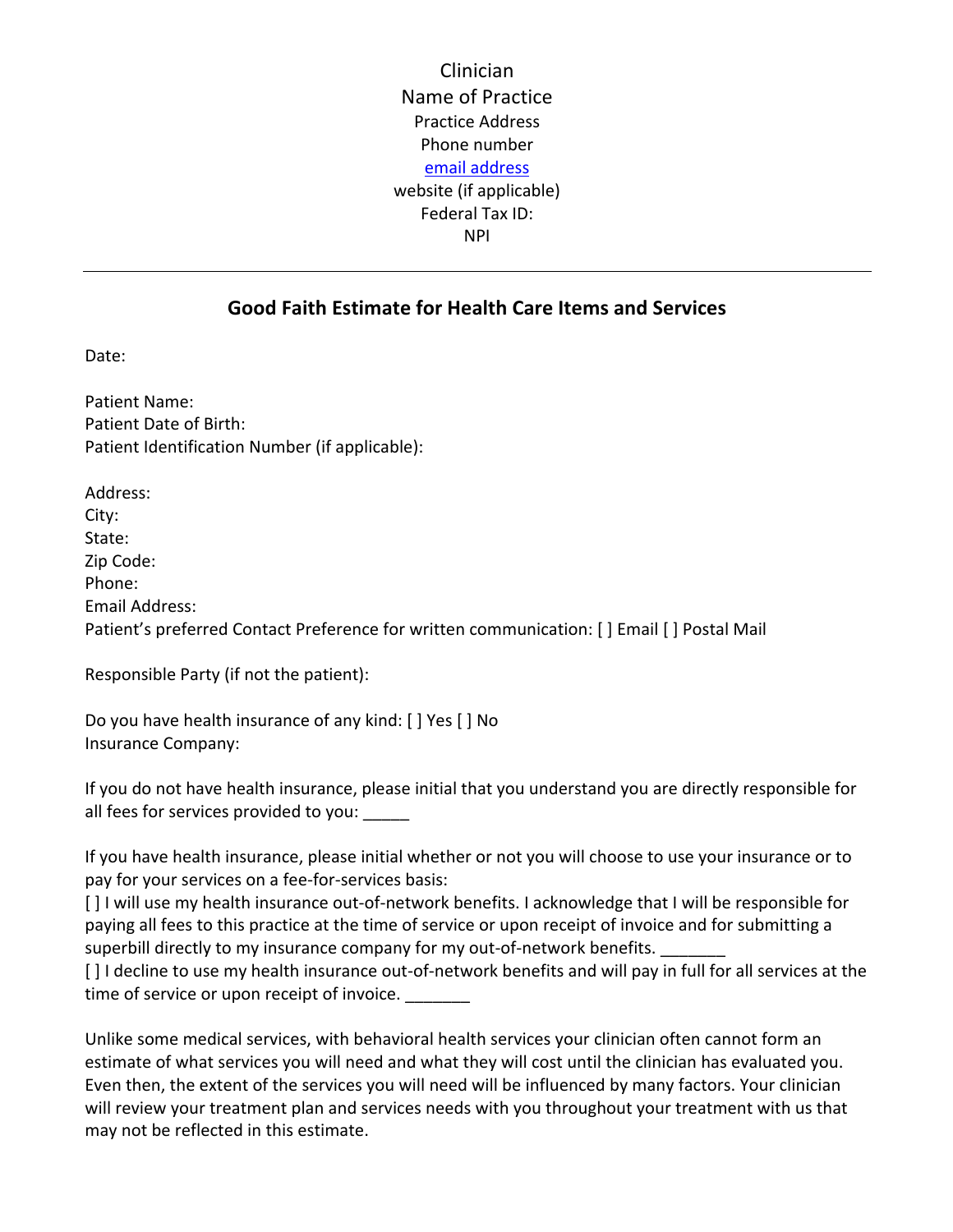We are providing you with this good faith estimate based on the information the clinician has available at this time and actual items, services, or charges may differ from this good faith estimate as treatment progresses. Here is a chart of typical fees for services the practice provides that will be in effect for January 1, 2022 through December 31, 2022. Please note that these fees are the same for both inoffice services and for telehealth services.

| Date of service<br>and/or<br>estimated<br>frequency | Service code<br>(CPT Code)    | <b>Description</b>                                                                                         | <b>Fee for Service</b>                                                             |
|-----------------------------------------------------|-------------------------------|------------------------------------------------------------------------------------------------------------|------------------------------------------------------------------------------------|
|                                                     | 90791                         | <b>Initial Diagnostic Evaluation</b>                                                                       | [Insert fee for this code]                                                         |
|                                                     | 90832                         | Psychotherapy, 16-37 minutes                                                                               | [Insert fee for this code]                                                         |
|                                                     | 90834                         | Psychotherapy, 38-52 minutes                                                                               | [Insert fee for this code]                                                         |
|                                                     | 90837                         | Psychotherapy $\geq$ 53-60 minutes as well<br>as my hourly rate                                            | [Insert fee for this code]                                                         |
|                                                     | 90839                         | Psychotherapy for a Crisis (30-74<br>minutes)                                                              | [Insert fee for this code]                                                         |
|                                                     | +90840                        | Psychotherapy for a Crisis<br>(add on code for each additional 30<br>mins)                                 | [Insert fee for this code]                                                         |
|                                                     | 90846                         | Family Psychotherapy without Patient<br>Present, 50 minutes                                                | [Insert fee for this code]                                                         |
|                                                     | 90847                         | Family Psychotherapy with Patient<br>Present, 50 minutes                                                   | [Insert fee for this code]                                                         |
|                                                     | 90853                         | Group Psychotherapy                                                                                        | [Insert fee for this code]                                                         |
|                                                     | 96130-96131                   | <b>Psychological Testing</b>                                                                               | [Insert your fees and # of<br>units by code]                                       |
|                                                     | 96132-96133                   | Neuropsychological Testing                                                                                 | [Insert your fees and # of<br>units by code]                                       |
|                                                     | 96136-96137                   | <b>Testing Administration by Psychologist</b>                                                              | [Insert your fees and # of<br>units by code]                                       |
|                                                     | 96138-96139                   | Testing Administration by Technician                                                                       | <b>Insert your fees and # of</b><br>units by code]                                 |
|                                                     | <b>Cancellation Fee</b>       | [Customize such as "Your Therapist<br>Requires a 24-Hour Cancellation Fee"]                                | <b>Customize such as "Total</b><br>cost of the service code<br>scheduled" or \$XX] |
|                                                     | Records                       | Describe services to be provided, for<br>example copying and mailing records                               | [Insert your fees]                                                                 |
|                                                     | Forensic and/or<br>legal fees | Describe services to be provided                                                                           | [Insert your fees]                                                                 |
|                                                     | <b>Consultation Fees</b>      | Describe, such as phone calls, school<br>meetings, other services not covered by<br>health insurance plans | [Insert your fees]                                                                 |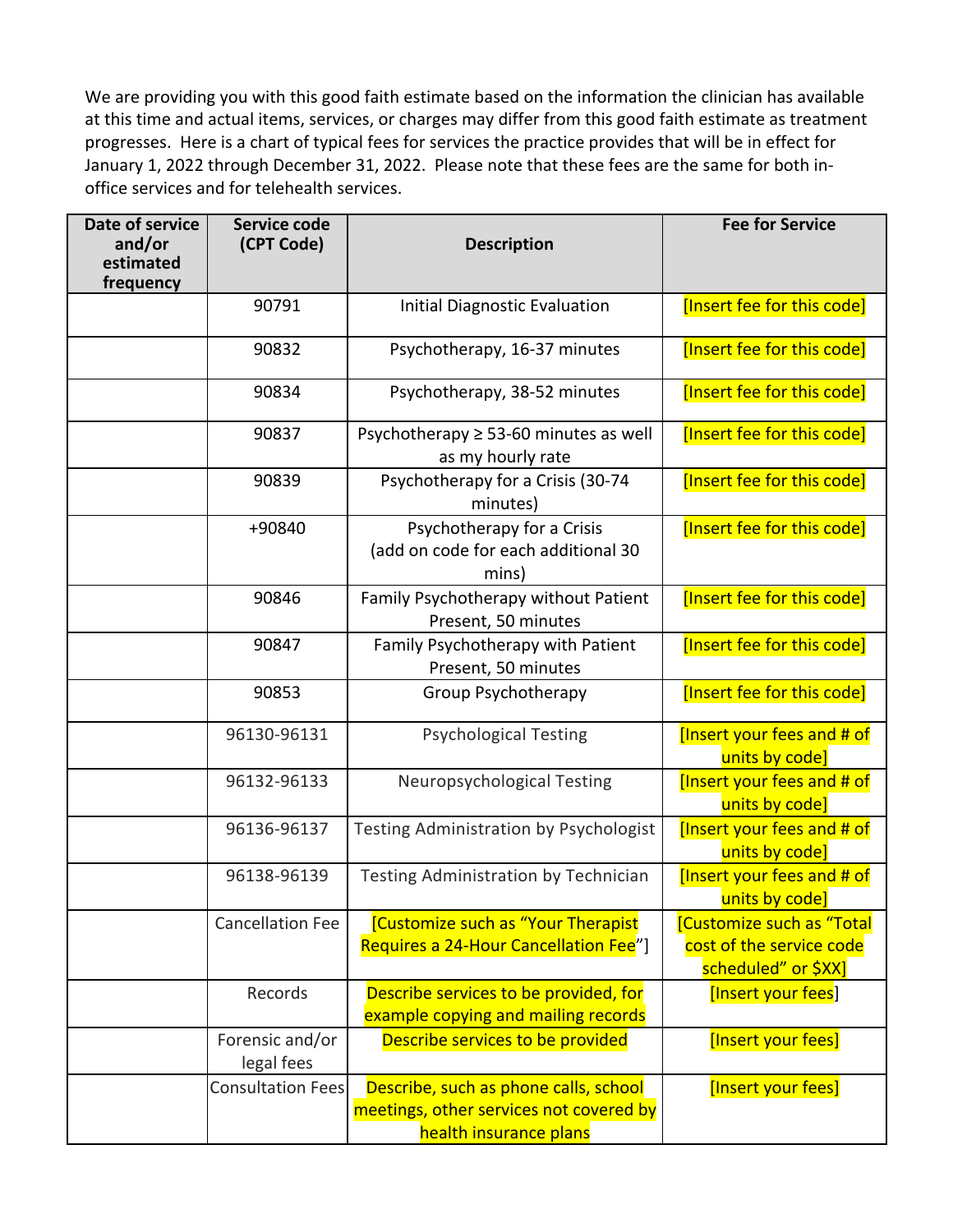You are seeking an [ ] Evaluation [ ] Treatment [ ] Other Service\_\_\_\_

Diagnosis is

[] prospective [] based on information provided by the patient [] based on the clinician's evaluation [] only for the person who services will be billed under, who is

Primary Diagnosis:

[] To Be Determined – a diagnosis cannot be made until your evaluation is completed

[] Z63.0 Problems in relationship to spouse or partner

[] Z65.9 Problem related to unspecified psychosocial circumstances

Secondary Diagnosis (if applicable):

[] Scheduled date services will be provided:

[ ] Primary Services not yet scheduled

We have calculated your charges as follows: *[if you are providing therapy and do not know many* sessions are anticipated, and therefore prefer not to do a yearly calculation, one suggestion is to say "Based on the information you have provided to date, our best estimate is we will be providing one service with code 90791 for the first session and subsequent sessions we will be providing services with code 90847 with the above rates. Together throughout treatment we will discuss how many sessions and the types of services that will be of the most benefit to you based on your diagnosis, your presenting concerns, and other relevant information that presents as we continue treatment together.]

[Narrative of the calculation if there is a typical amount of therapy sessions, e.g. we anticipate to meet biweekly, therefore our best estimate for the total charge you will incur is  $\zeta$  alculated as 26 sessions x \$XXX equals \$XXXX for the year]

This estimate is for services provided in the coming year. Your clinician will provide you an updated estimate when your clinician determines it is relevant to do so. Your clinician will provide you a new estimate one year from now if you are continuing to participate in services here. You are welcome to ask questions about your services, their costs and this estimate.

By signing this document, I understand that this is not a contract. I also understand that if I have insurance, by signing this document it indicates I have decided to utilize out-of-network services rather than utilize in-network services that may be less expensive. I also understand it is my responsibility to send a superbill to my insurance carrier if I want to use any out-of-network benefits that may be included in my insurance plan.

\_\_\_\_\_\_\_\_\_\_\_\_\_\_\_\_\_\_\_\_\_\_\_\_\_\_\_\_\_\_\_\_\_\_\_\_\_\_\_\_\_\_\_\_\_\_\_\_\_\_\_\_ \_\_\_\_\_\_\_\_\_\_\_\_\_\_\_\_\_\_\_\_\_\_\_\_\_

Signed:

Patient Date **Date**